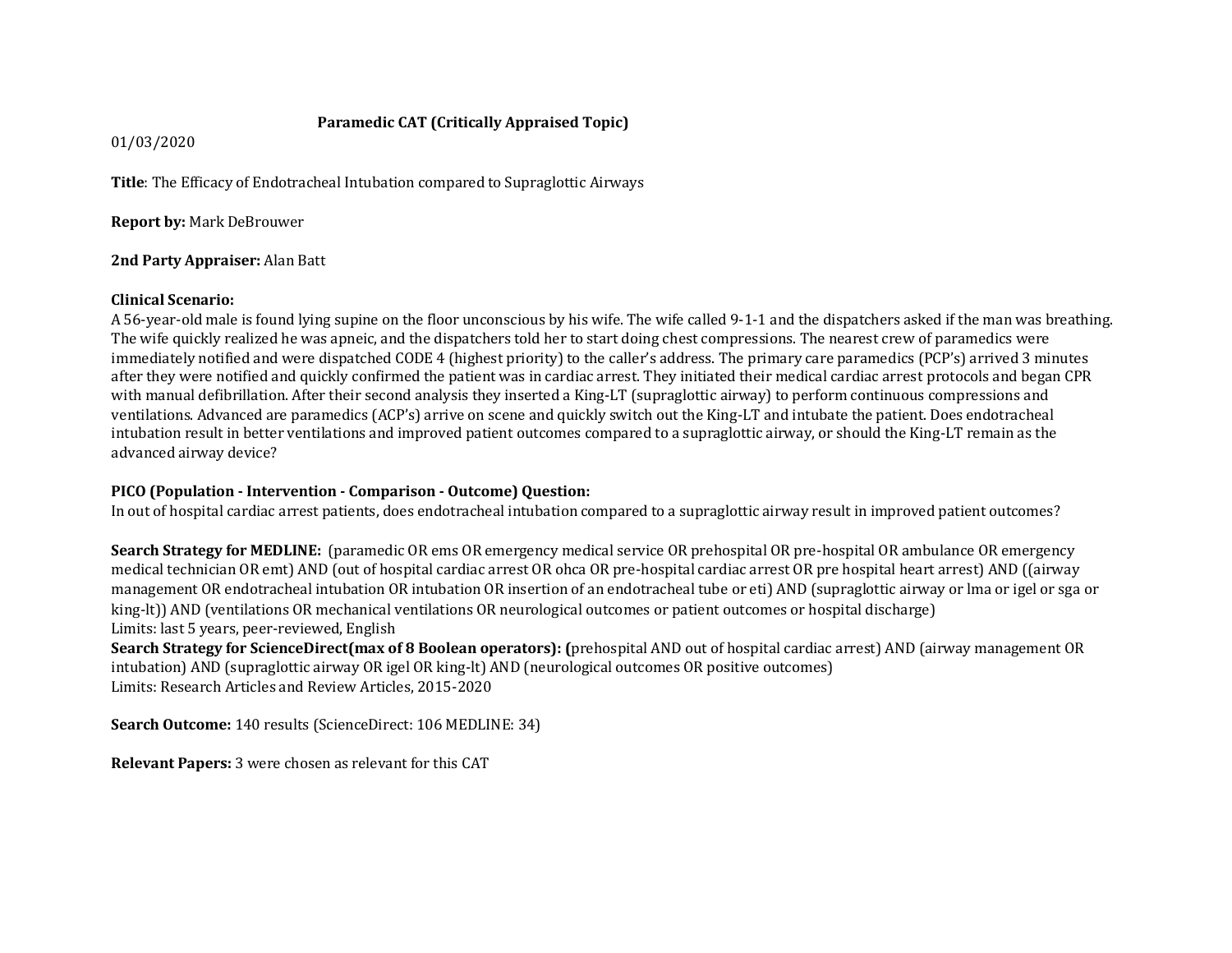| <b>Author, Date</b>                        | <b>Population: Sample</b>                           | Design (LOE)                                                                                                                                                                                                           | <b>Outcomes</b>                                                                                                                                                      | <b>Results</b>                                                                                                                                                                                                                                                                                                                                                                                                                                                                                                                                                                                                                                                                                                                                                                                                                                   | <b>Strengths/Weakness</b>                                                                                                                                                                                                                                                                                                                                             |
|--------------------------------------------|-----------------------------------------------------|------------------------------------------------------------------------------------------------------------------------------------------------------------------------------------------------------------------------|----------------------------------------------------------------------------------------------------------------------------------------------------------------------|--------------------------------------------------------------------------------------------------------------------------------------------------------------------------------------------------------------------------------------------------------------------------------------------------------------------------------------------------------------------------------------------------------------------------------------------------------------------------------------------------------------------------------------------------------------------------------------------------------------------------------------------------------------------------------------------------------------------------------------------------------------------------------------------------------------------------------------------------|-----------------------------------------------------------------------------------------------------------------------------------------------------------------------------------------------------------------------------------------------------------------------------------------------------------------------------------------------------------------------|
|                                            | <b>Characteristics</b>                              |                                                                                                                                                                                                                        |                                                                                                                                                                      |                                                                                                                                                                                                                                                                                                                                                                                                                                                                                                                                                                                                                                                                                                                                                                                                                                                  | <b>es</b>                                                                                                                                                                                                                                                                                                                                                             |
| Holyoak, Ryan,<br>Kempton & Vlok,<br>2018) | (White, Melhuish, 29 Studies Reviewed:<br>n=539,146 | -Systematic Review<br>and meta-analysis of<br>five data bases<br><b>Inclusion:</b><br>-OHCA or CPR<br>ETI vs SGA<br><b>Exclusion:</b><br>-Simulations<br>-Selective studies<br>-in-hospital cardiac<br>arrest<br>LOE:1 | -Increase in<br><b>ROSC</b><br>-Increased<br>survival to<br>hospital<br>admission<br>-Increased<br>survival to<br>discharge<br>-Improved<br>neurological<br>outcomes | -23 studies (n=297,158)<br>investigated ROSC, ETI showed<br>heterogenous increase in ROSC<br>(OR=1.44; 95% CI 1.27-1.63;<br>$I^2=91\%$ ; p<0.00001)<br>14 studies $(n=440, 564)$<br>investigated survival to admission,<br>ETI showed heterogenous increase<br>in survival to admission (OR=1.36;<br>95% CI 1.12-1.66; I <sup>2</sup> =91%;<br>$p=0.002$<br>$-22$ studies (n=440,564)<br>investigated survival to discharge,<br>ETI showed no significant<br>difference SGA's (OR=1.28; 95% CI<br>1.02-1.60; $I^2=96\%$ ; $p=0.03$ )<br>$-14$ studies (n=438,261)<br>investigated discharge with a<br>neurologically intact state, ETI<br>showed no significant difference<br>with $SGA's (p=0.16)$<br><b>Conclusion:</b> ETI showed increased<br>chance of getting a ROSC, however<br>it did not show improved or<br>worsened patient outcomes. | +Relatively up to date<br>systematic review, best<br>evidence available<br>+No conflicts of interest<br>+Strong Size of Study<br>-lack of RCT's, and<br>significant number of<br>retrospective studies<br>-The 5 RCT's used in<br>the review utilized<br>different SGA's which<br>can impact the results<br>-Evidence was all<br>judged to be low<br>quality evidence |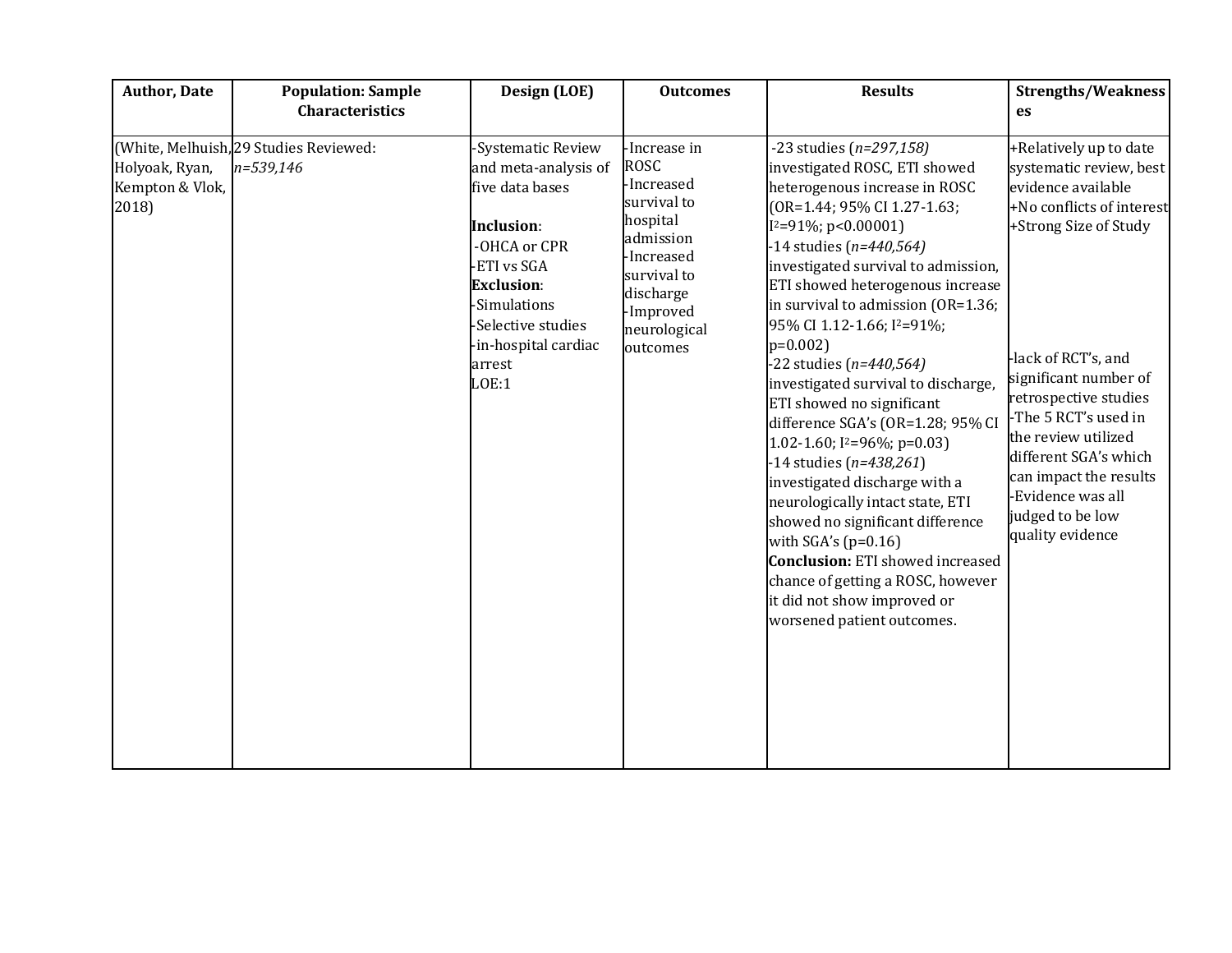| <b>Author, Date</b>                                        | <b>Population: Sample</b><br><b>Characteristics</b>                                                                             | Design (LOE)                                                                                                                                                                                                     | <b>Outcomes</b>                               | <b>Results</b>                                                                                                                                                                            | Strengths/Weakness<br>es                                                                                                                                                                                                                                                                                                                         |
|------------------------------------------------------------|---------------------------------------------------------------------------------------------------------------------------------|------------------------------------------------------------------------------------------------------------------------------------------------------------------------------------------------------------------|-----------------------------------------------|-------------------------------------------------------------------------------------------------------------------------------------------------------------------------------------------|--------------------------------------------------------------------------------------------------------------------------------------------------------------------------------------------------------------------------------------------------------------------------------------------------------------------------------------------------|
|                                                            |                                                                                                                                 |                                                                                                                                                                                                                  |                                               |                                                                                                                                                                                           |                                                                                                                                                                                                                                                                                                                                                  |
| Prabhu,<br>Callaway,<br>Guyette &<br>Martin-Gill,<br>2018) | (Becker, Berning, -126 had met criteria<br>-84 (66.7%) had an Endotracheal<br>Tube (ETT) placed<br>-42 (33.3%) had SGA's placed | -Retrospective<br>observational study<br>-Review of electronic<br>records from 3 EMS<br>agencies<br><b>Inclusion:</b><br>-OHCA patients<br>-Mechanical CPR was<br>used<br>-Advanced airways<br>were used (LOE:3) | -ROSC<br>-24-hour survival<br>-etCO2 readings | -The ETT and SGA groups had no<br>difference in ROSC (p=0.13) or<br>survival at $24h$ (p=0.52)<br>-etCO2 markers showed no<br>significant difference between the<br>use of ETT's or SGA's | +Used etCO2 as a<br>marker to compare the<br>two airway devices<br>+CPR was limited to<br>mechanical, therefore<br>identical in quality and<br>minimal time off chest<br>-Small Sample Size<br>-Retrospective study<br>-Selection Bias,<br><b>Information Bias</b><br>-Specific demographic,<br>may not translate to all<br><b>OHCA</b> patients |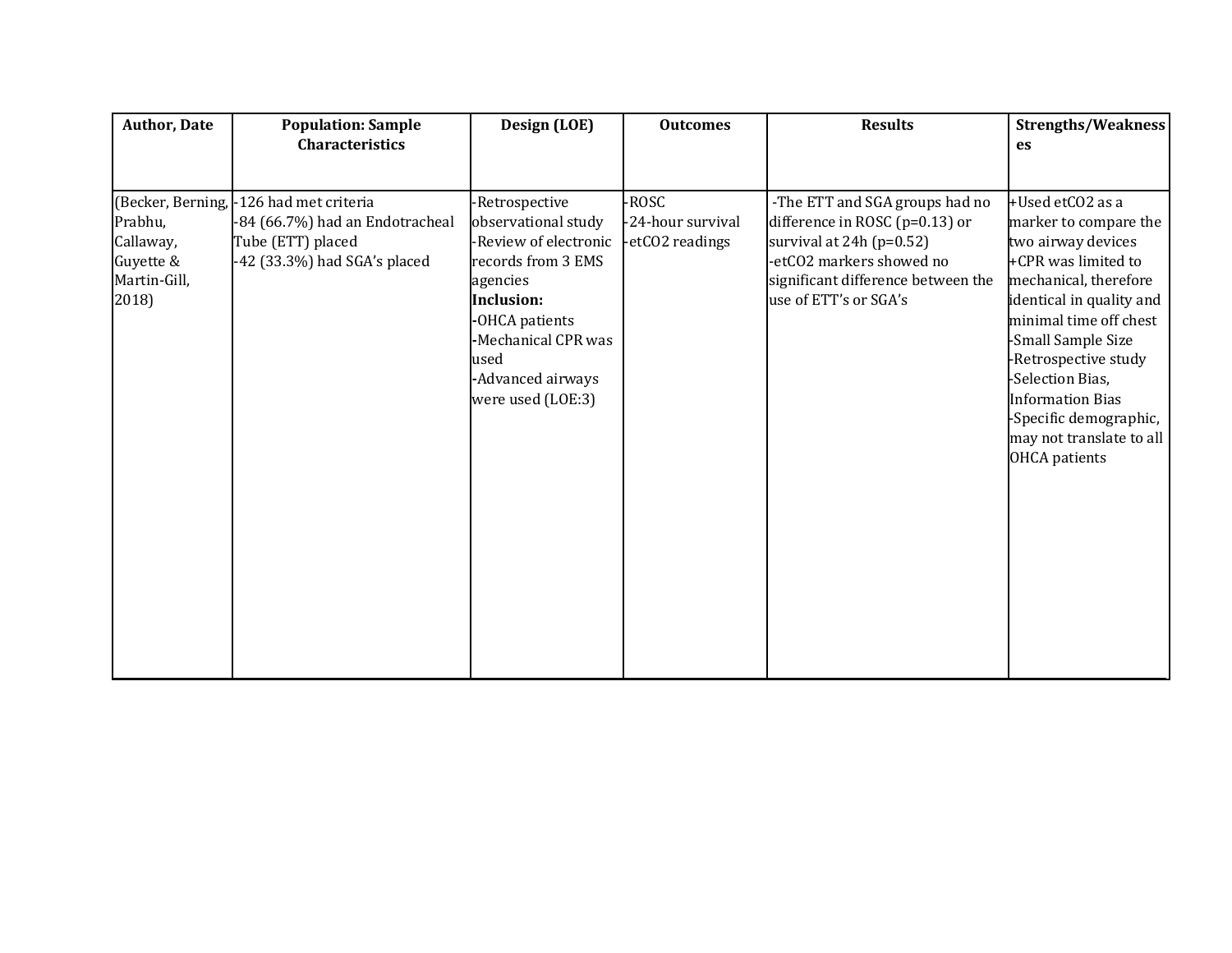| <b>Author, Date</b> | <b>Population: Sample</b>                                | Design (LOE)         | <b>Outcomes</b>                   | <b>Results</b>                                                              | +Strengths/             |
|---------------------|----------------------------------------------------------|----------------------|-----------------------------------|-----------------------------------------------------------------------------|-------------------------|
|                     | <b>Characteristics</b>                                   |                      |                                   |                                                                             | <b>Weaknesses</b>       |
|                     | (Edwards, Williams 220 adult ( $\geq$ 18 years) patients | Retrospective        | -Cerebral performance Odds Ratio: |                                                                             | +Adjusted for variables |
| & Cottee, 2019)     | were included who suffered out-                          | observational study  | category at discharge             | -Unadjusted-All cases (1.07, 95%                                            | and clinical            |
|                     | of-hospital cardiac arrest and                           | using an EMS cardiac | $(CPC 1-5)$                       | CI 0.93-1.32)                                                               | circumstances that      |
|                     | were transported to a heart                              | arrest registry and  |                                   | -Odds of poor outcome -Unadjusted-Non-Shockable cases would already produce |                         |
|                     | attack center (HAC). Inclusion                           | their respective     | with ETI versus SGA               | $(1.1195\% \text{ CI} 1.01-1.28)$                                           | negative outcomes       |
|                     | Criteria: Patients that achieved                         | Hospital             |                                   | -Unadjusted-Shockable cases                                                 | +Demographics were      |
|                     | ROSC and airway management                               | reports/notes.       |                                   | $(1.0195\%CI 0.74-1.40)$                                                    | similar for both ETI    |
|                     | was used with ventilations given. (LOE:2)                |                      |                                   | -Adjusted with bystander CPR,                                               | and SGA use             |
|                     | 7 had insufficient clinical data                         |                      |                                   | witnessed arrest, shockable                                                 | Being a retrospective   |
|                     | and 4 were lost to follow up due                         |                      |                                   | rhythm (0.84 95%CI 0.34-3.13)                                               | design, there is        |
|                     | to transfer to a hospital not part                       |                      |                                   | -Adjusted with time to ROSC, age,                                           | selection bias and may  |
|                     | of the study.                                            |                      |                                   | shockable rhythm (0.90 95%CI                                                | be information bias.    |
|                     | Total Sample: n=209                                      |                      |                                   | $0.37 - 2.19$                                                               | -Sample was only taken  |
|                     | Received ETI: $n=57$                                     |                      |                                   | <b>Conclusion:</b> There was no                                             | from one hospital, and  |
|                     | Received SGA: $n=152$                                    |                      |                                   | significant difference in                                                   | a specific group of     |
|                     |                                                          |                      |                                   | neurological outcomes with                                                  | OHCA patients,          |
|                     |                                                          |                      |                                   | endotracheal intubation or the                                              | therefore this study    |
|                     |                                                          |                      |                                   | use of SGA's.                                                               | may not translate for   |
|                     |                                                          |                      |                                   |                                                                             | all OHCA patients       |
|                     |                                                          |                      |                                   |                                                                             | Small sample size       |
|                     |                                                          |                      |                                   |                                                                             | compared to similar     |
|                     |                                                          |                      |                                   |                                                                             | studies                 |
|                     |                                                          |                      |                                   |                                                                             |                         |
|                     |                                                          |                      |                                   |                                                                             |                         |
|                     |                                                          |                      |                                   |                                                                             |                         |

#### **Comments:**

Most of the evidence for this topic comes from retrospective data and because of this it is hard to isolate all the variables to show exactly how one airway device may be more beneficial than another.

# **Consider:**

Based on the outcomes outlined above, I would not change current practice as the evidence in the literature is mostly of lower quality. Also, there seems to be very little to no difference at all in the functioning and outcomes of these airway devices. Whatever device is currently used in the agency should remain as the preferred device as the most important factor is how quickly the paramedics are able to insert it, and how comfortable they are with using it.